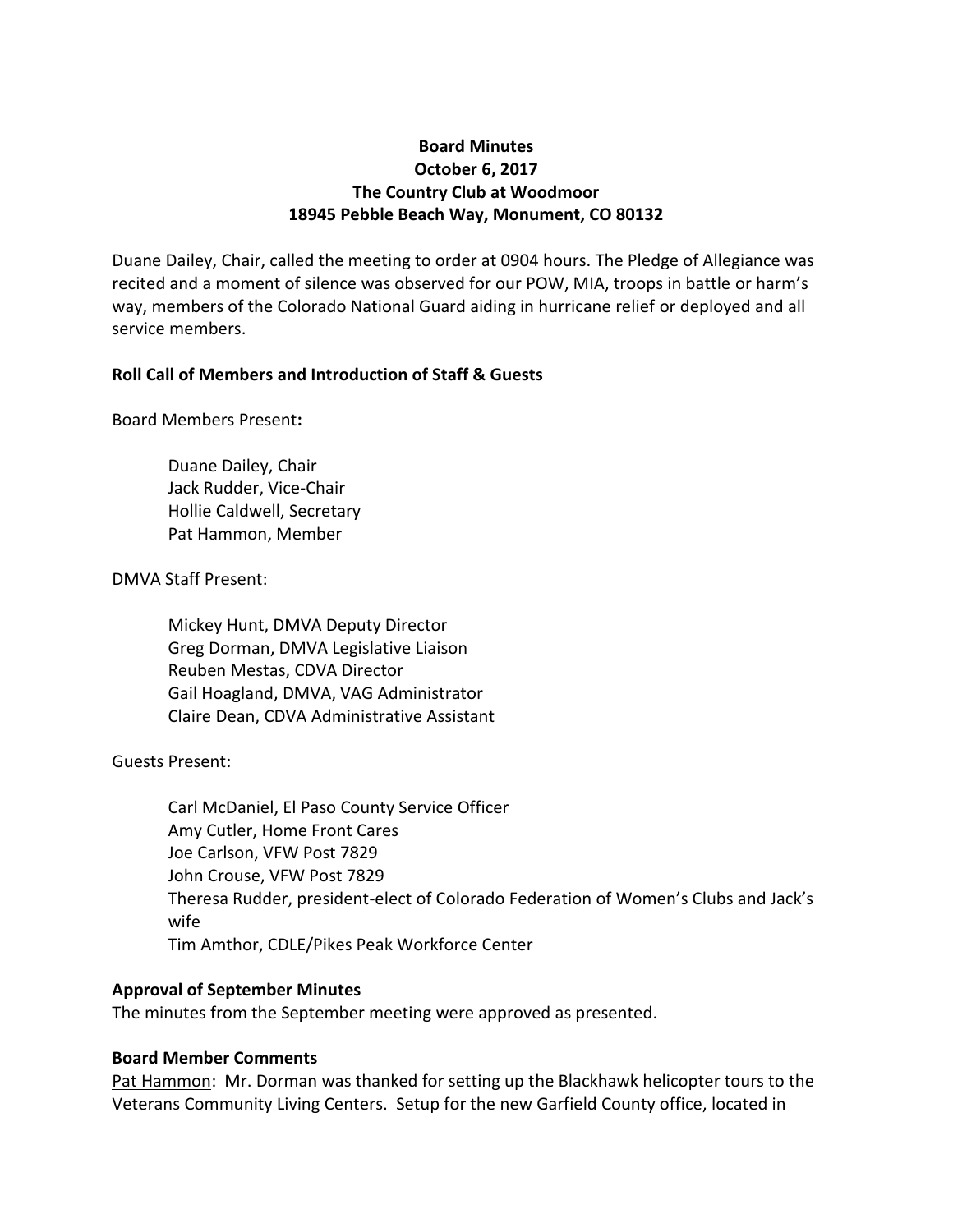Glenwood Springs, is underway. The space will be shared with CASA and VOA with the grand opening being November 10. The VOA has opened an office in Eagle. The committee for the Western Slope One Stop will meet next week. It was clarified that Mesa County does currently have a mobile veteran clinic.

Hollie Caldwell: Ms. Caldwell provided feedback on last month's Board Retreat and will be attending the Denver Stand-down. Platt College will host an outreach event focusing on post 9-11 veterans on October 9.

Jack Rudder: While visiting the Fitzsimmons Community Living Center, Mr. Rudder presented a Vietnam era veteran with a commemorative coin. It was also noted that the same veteran had a broken Bronze Star pin, which Mr. Rudder will help get fixed. Through fundraising efforts, over \$1k was raised for the projects that included reclamation and burial of remains on the Western Slope as well as flag replacement and handicap ramps. The Rio Grande County Commissioner is discussing the creation a fund specifically for veteran projects.

Duane Dailey: Mr. Dailey thanked Mr. Hunt and Mr. Dorman for inviting the Board to tour the Veterans Community Living Centers. Over 100 residents and staff from Fitzsimmons were outside to greet the Blackhawk helicopters.

#### **Guest/Public Comments**

Joe Carlson: Mr. Carlson distributed a handout, reviewed veterans' statistics in El Paso County and gave an overview of VFW Post 7829 and the services they provide. Through the Transitional Housing Initiative, seven homeless veteran families will be temporarily housed in El Paso County for 30 days. Meals, transportation and assistance with navigating supporting agencies will be provided. Ms. Caldwell asked what happens to the families after 30 days and how successful is the program. Mr. Carlson explained that the program has a 65% success rate, but that after six months that rate drops down to 50%. Mr. Hunt suggested use of the Fort Lyon facility. Mr. Carlson presented the Board with a Certificate of Appreciation for the Veterans Trust Fund.

Carl McDaniel: Currently, over 98,000 veterans reside in El Paso County. The County has two offices that serve veterans: one on the east side of Colorado Springs, and another smaller satellite office housed at Mt. Carmel Center of Excellence on the west side of Colorado Springs. With weekly rotation, the Veteran Service Officers are able to take walk-ins. Veterans who use the County office receive an average of over \$4k more than veterans who use another service organization or file claims on their own. Mr. McDaniel sits on the Pikes Peak National Cemetery Committee and construction for the cemetery will begin this month.

Mr. Hunt asked if they track war-era veterans. Mr. McDaniel stated that while they don't track that specifically, they do see more Vietnam era and Post 9-11 veterans than any other group. Ms. Hammon wondered if there are any issues with the Choice card in El Paso County. Although there aren't any issues with Choice in the area, there are staffing issues at the new VA Medical Center.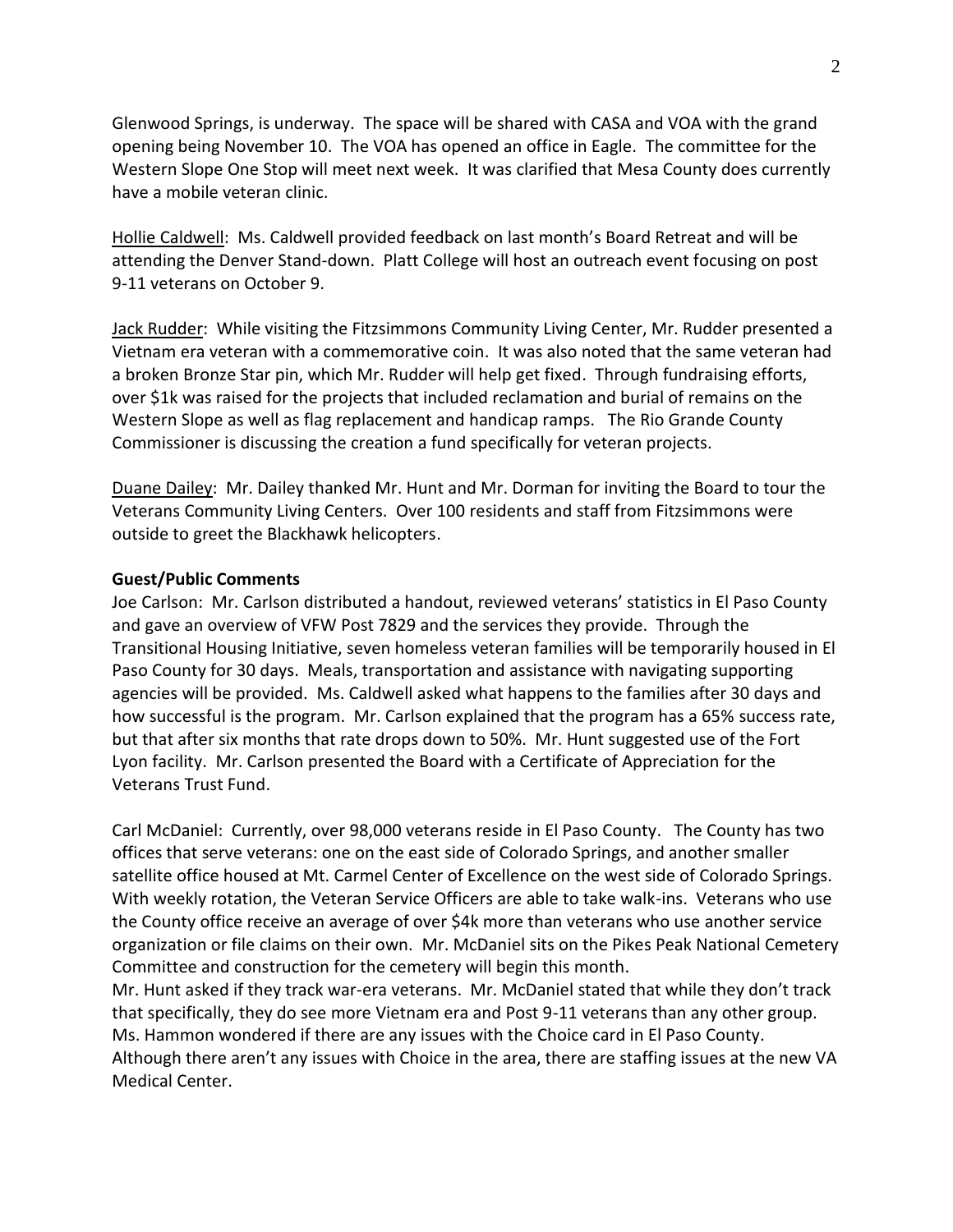Amy Cutler: The Home Front Cares organization has a staff of three and offers veterans onetime emergency financial assistance. They also help connect veterans to resources.

Tim Amthor: Veterans are able to find employment through the Pikes Peak Workforce Center in Colorado Springs. Currently there are about 30,000 veterans registered with 12,000 of those having service-connected disabilities. USAA is teaming up with the Pikes Peak Workforce Center to host a job fair on November 1.

The Board recessed at 10:20 a.m. and resumed labor at 10:34 a.m.

### **Staff Reports**

Mickey Hunt: Mr. Hunt, Mr. Dorman and Human Resources Director Tamy Calahan visited the Veterans Memorial Cemetery of Western Colorado and met with the One Stop Advisory Board. Military personnel will be stationed at the Readiness Center in Grand Junction to issue badges. The position will eventually be filled by a State employee. Ms. Hammon will be on the interview panel for the position.

Greg Dorman: Military Appreciation Day will be held at the Capitol on January 26, 2018. Defense Industry will be the continued focus. The Colorado Springs Chamber of Commerce is self-funding a broad, economic study which will include veteran spending. The legislative session will be January 2018. The Board should refrain from taking positions on the bills. Possible issues for the session include an upgrade for military spouse employment, women veteran's space and the commemorative Vietnam War Book fundraising issue. Mr. Dailey inquired about the Rockies Veteran's Appreciation Day.

Ben Mestas: Mr. Mestas strongly encouraged Board members to attend this year's standdowns. Staff member Krystal Anderson attended the Pueblo Stand-down and Ms. Hoagland attended the Stand-down in Durango. Ms. Hammon has agreed to attend the stand-down in Grand Junction. The Division lost four Service Officers last month. Mr. Mestas asked the Board for their recommendations and the interview panel has been set. There are only three seats left to fill on the two reserved tables for Wings over the Rockies.

Gail Hoagland: A detailed report of the meeting with the four-corners grantee will available soon. An estimated 75-100 veterans were in attendance at the Durango Stand-down, which had tremendous community support. Companies were present to hire on the spot. DoubleTree Hotel donated a van for transportation to Albuquerque for Choice and C&P appointments. The area town hall meeting has been rescheduled for November 16.

#### **New Business**

The assignment of Board members to Committees is as follows: Jack Rudder will report on the Annual Training. Hollie Caldwell agreed to be on the Veterans Assistance Grant Committee. Robby Robinson will stay on the Veterans Community Living Centers Committee. Duane Dailey assigned himself to the Veterans Trust Fund Committee.